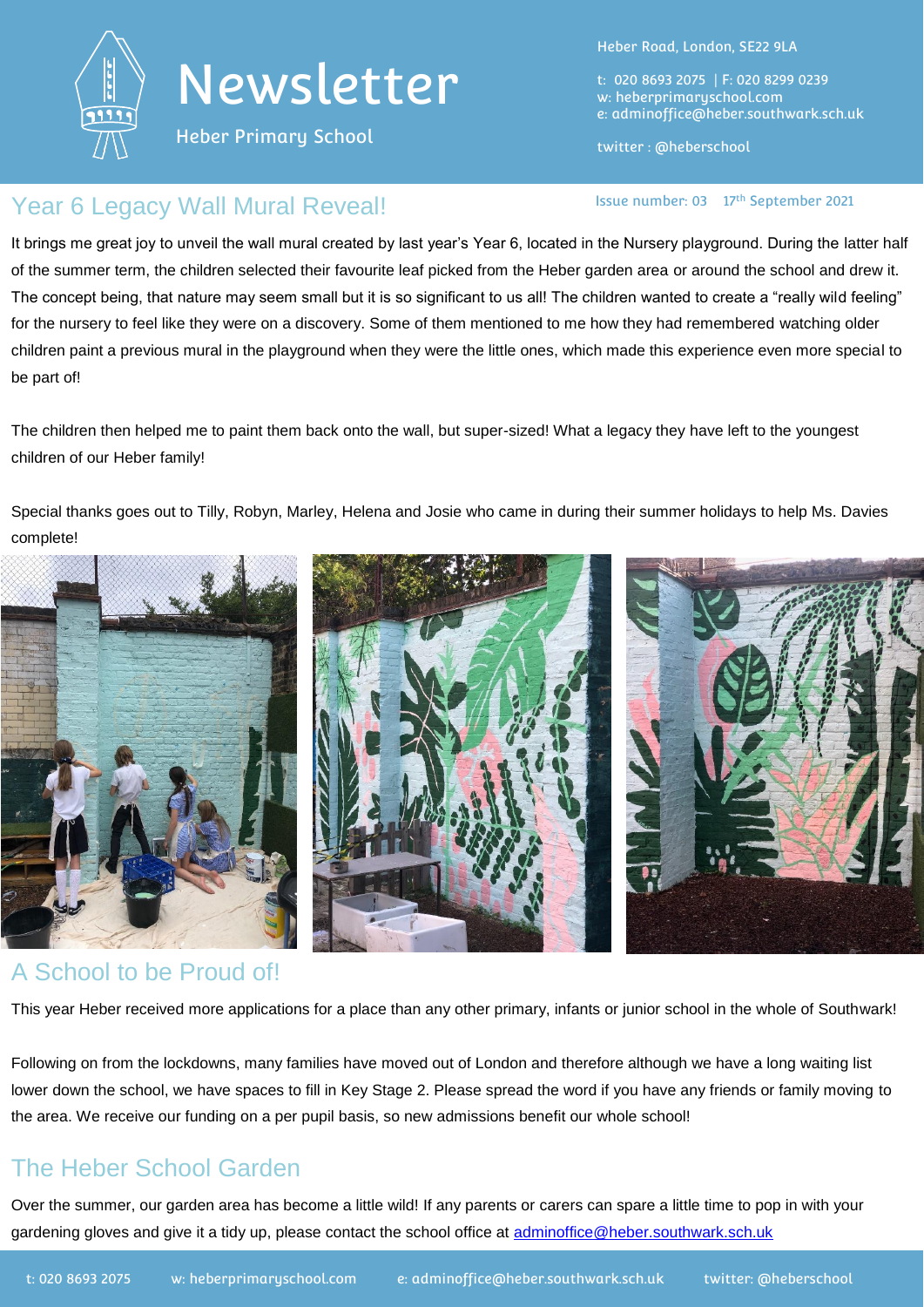

Heber Primary School

Heber Road, London, SE22 9LA

t: 020 8693 2075 | F: 020 8299 0239 w: heberprimaryschool.com e: [adminoffice@heber.southwark.sch.uk](mailto:adminoffice@heber.southwark.sch.uk)

twitter : @heberschool

#### Heber Pirates

#### **Shiver me timbers the Yr1 pirates are aboard the Heber Pirate ship!**

It does not feel like autumn; possibly because we are still waiting for the summer. However, we know when it is really autumn when the Yr1s wear the Tiny Tigers shirts and become pirates.

Tiny Tigers is a series of PE lessons developed by the school that are based on stories. The lessons develop key balance, coordination and agility skills.

In the first few lessons the children are encouraged to develop their inner pirate and the air is thick with "Aye aye Capt'in" and "Ahoy" and of course "Oo Arhhh!" Since many pirates seem to have one leg it gives wonderful opportunities for balance challenges. It also gives opportunities for the children to throw 'cannonballs' (well softish balls) at each other as they defend the Heber Pirate ship.

It was a very promising piratical PE start and Mr Neve-Dunn has already seen enough determination, resilience and teamwork in Yr1 to suggest that the other East Dulwich schools should be quaking in their pirate boots!

1H parents are welcome to join the lesson every Thursday 2-3pm. Please let Ms. Hastings know if you want to join the pirate crew. Bring your own grog and cannonballs.

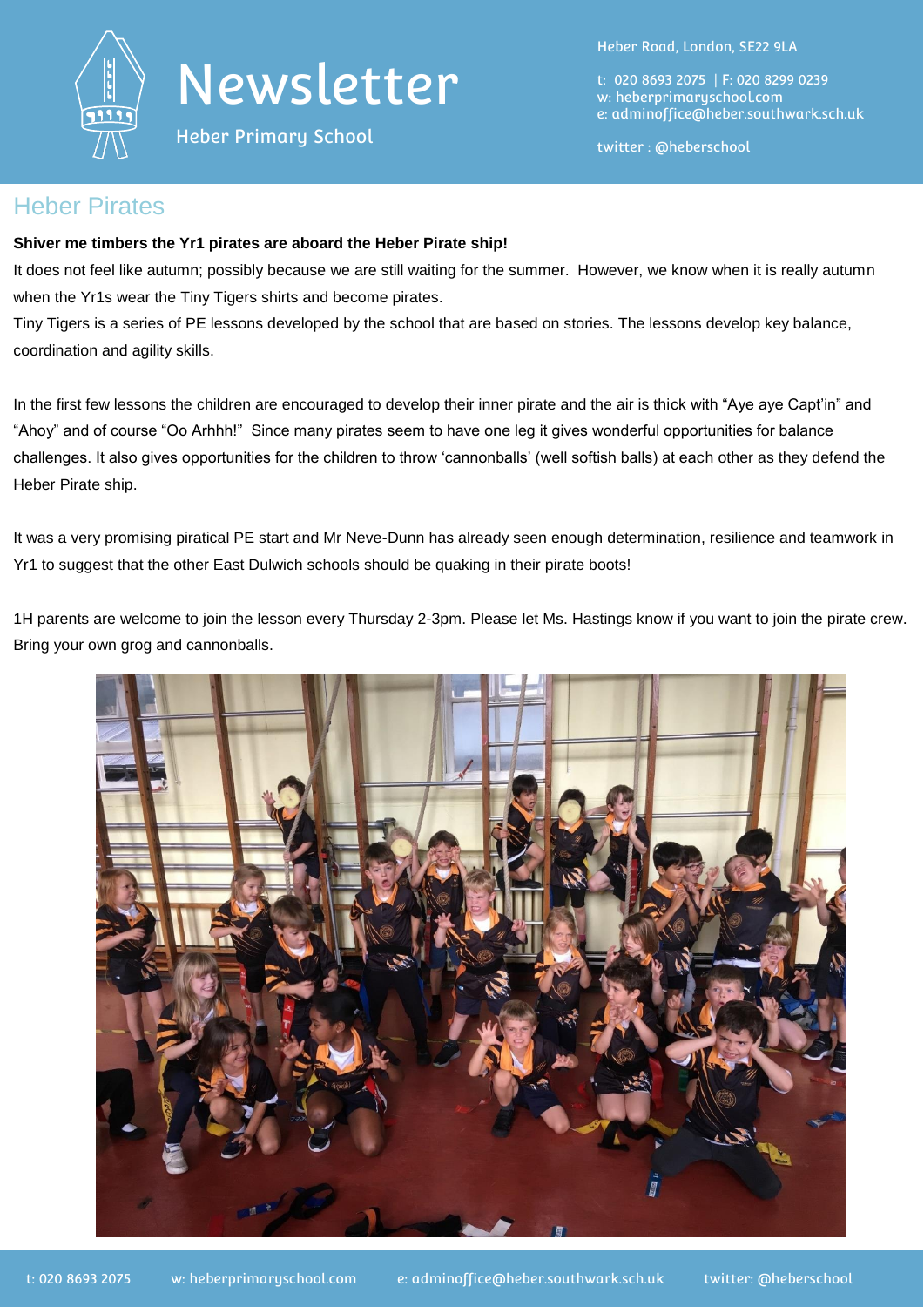

Heber Primary School

Heber Road, London, SE22 9LA

t: 020 8693 2075 | F: 020 8299 0239 w: heberprimaryschool.com e: [adminoffice@heber.southwark.sch.uk](mailto:adminoffice@heber.southwark.sch.uk)

twitter : @heberschool

### School Council

At Heber School, we believe it is important that our pupils have a voice to express their views and to help improve the school. We also actively encourage our pupils to take on leadership roles, to problem solve, and to take an active role in our community (both locally, nationally and globally.) Our school council, which is a formal body of class representatives democratically elected by their peers, is one of our key strategies to ensure we are giving our pupils these opportunities.

Over the weekend please talk through with your child about the School Council and what is involved in being their class' representative.

A School Council Member needs to be:

- Proud of their school and want their school to be the best it can be.
- Listen carefully to the views of others and take their ideas on board.
- Represent the majority view of their class, even if they don't agree!
- Commit time to this role and accept that they may need to do things during break times and/or lunchtimes.
- Be willing to speak in front of others (there will be opportunities for the School Council to lead assemblies)
- Be interested in promoting and raising money for charities and other good causes (such as local charities such as Southwark Foodbank and Burgess Sport and national causes such as Children in Need and Comic Relief.)

On Monday, Mr. Stevens will speak with each class via a pre-recorded video to launch the school council for 2021/21. If your child is interested in standing to be their class' representative on the School Council, they need to speak with their class teacher who will give them a template to write their speech on. They will make a speech to the rest of their year group on Friday outlining the reasons why they would be a good candidate. Afterwards every child will have the opportunity to vote for their preferred candidate. The votes will then be counted by the class teachers, and the results will be passed onto Mr. Stevens who will then announce the successful candidates on Monday. Our new School Council representatives will be announced in the next newsletter!

## Stars of the Week

:

Congratulations to the following children who were chosen as the Star of the Week for demonstrating our school values this week:

Reception – James (RC) and Harriet (RP) Year 1 – Safeeyah (1DT) and Jack (1H) Year 2 – Molly (2JP) and Ena (2S) Year 3 – Molly (3KE) and Chester (3N) Year 4 – Liam (4C) and Linus (4N) Year 5 – Ania (5K) and Daniel (5W) Year 6 – Zoe (6A) and Raeha (6F)

# Academic Excellence Awards

This week in our Merit Assembly we celebrated the successes of a child from each class, who excelled in their learning and produced some outstanding work. Well done to the following children:

Reception – Isabel (RC) and Freddie (RP) Year 1 – Talya (1DT) and Ava (1H) Year 2 – Jude (2JP) and Reuben (2S) Year 3 – Thomas (3KE) and Saffa (3N) Year 4 – Ivo (4C) and Ashley (4N) Year 5 – Tess (5K) and Manilia(5W) Year 6 – Ariannah (6A) and Esme (6F)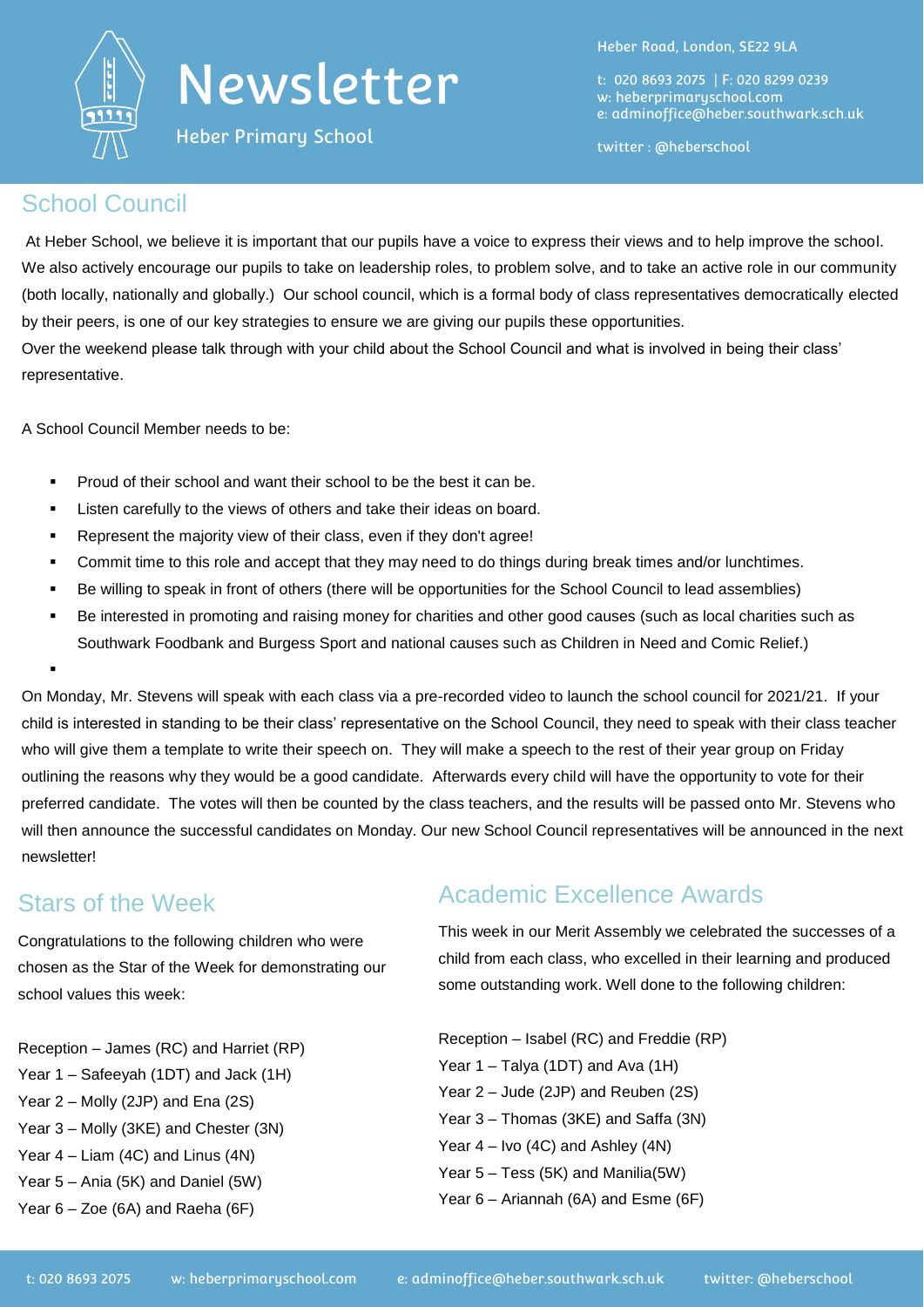

Heber Primary School

Heber Road, London, SE22 9LA

t: 020 8693 2075 | F: 020 8299 0239 w: heberprimaryschool.com e: [adminoffice@heber.southwark.sch.uk](mailto:adminoffice@heber.southwark.sch.uk)

twitter : @heberschool

#### Year 2 Immersion Day

For our Immersion Day - How do you earn a place in history? - we dressed up as famous people and had a catwalk! Then they went on a mission! Using our Explorer bears, we had to find different historical figures who were hidden around the school. We used an Ariel map to locate them. It was so much fun! The children's interest in the topic is certainly ignited and they are ready to take on lots of new facts in their learning.



### Our Peer Mentor Programme

As many of you are aware, as a school we are very proud of the family feeling there is at Heber. We love to promote this feeling by encouraging relationships across the school. Our Year 6 children are given the opportunity to play a critical role by becoming Peer Mentors. The role of a Peer Mentor is to support all ages of children with their social skills including supporting them to reduce conflict when they are outside. The Year 6 children are currently completing their applications and the Peer Mentor Team will be announced in next week's newsletter.

### Prefects at Heber

The children in Year 6 are given the opportunity to apply for a key role within the school community - becoming a Prefect. By taking on such an important role, the appointed prefects have a fantastic opportunity to serve the wider school community whilst at the same time developing their communication, leadership and teamwork skills. The Year 6 children are currently completing their applications and the new Prefect Team will be announced in next week's newsletter.

## Peckham All-Stars Netball Club

Year 6 children are invited to join this free netball club, which takes place at Ivydale School every Thursday during term time. The session is held between 6pm and 7pm and is free to join as it is supported by Southwark Council. For more information please email: [peckhamallstarsnetballclub@gmail.com](mailto:peckhamallstarsnetballclub@gmail.com)